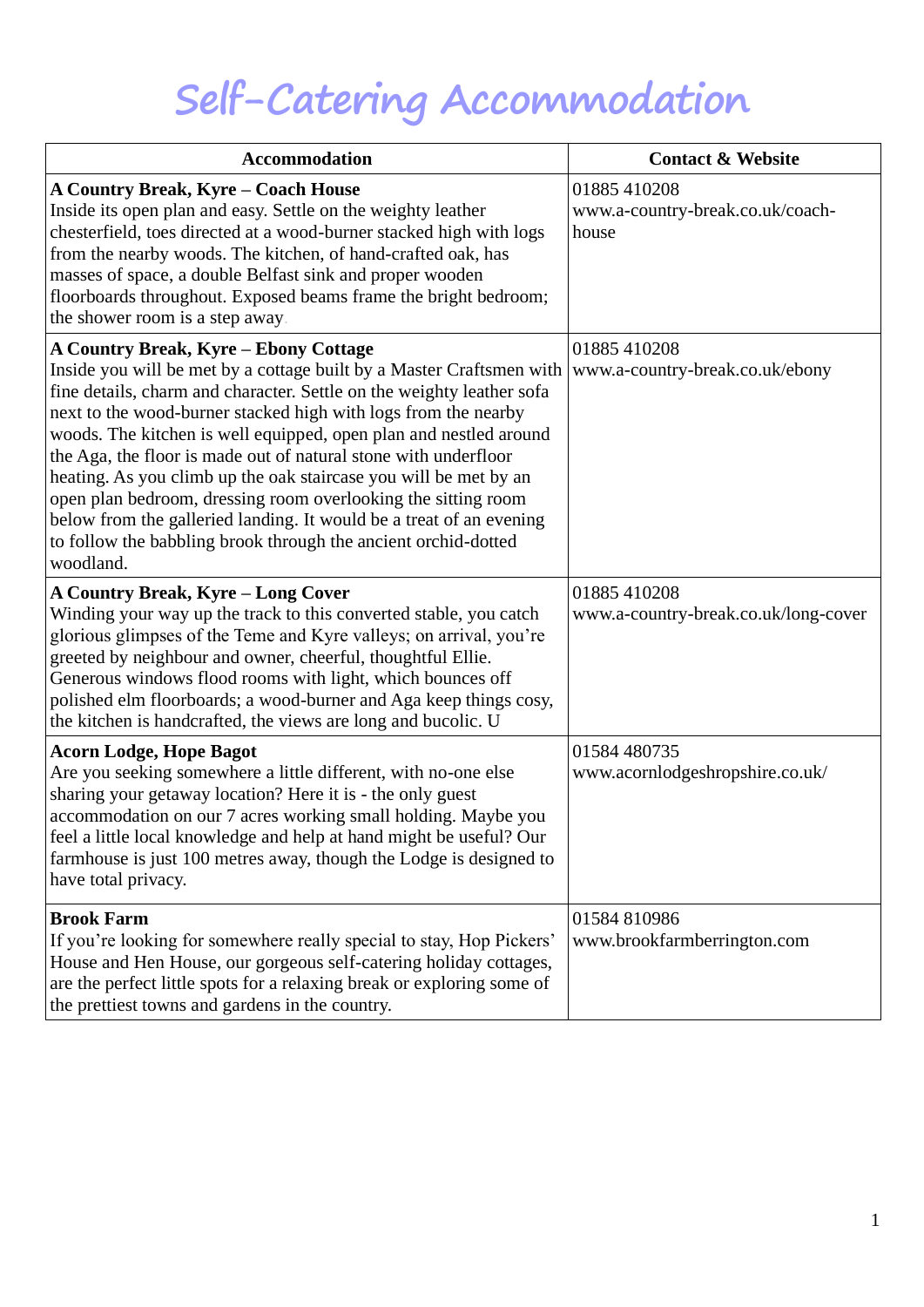| <b>Accommodation</b>                                                                                                                                                                                                                                                                                                                                                                                                                                                                                                                                      | <b>Contact &amp; Website</b>                      |
|-----------------------------------------------------------------------------------------------------------------------------------------------------------------------------------------------------------------------------------------------------------------------------------------------------------------------------------------------------------------------------------------------------------------------------------------------------------------------------------------------------------------------------------------------------------|---------------------------------------------------|
| <b>Caynham Cottages, Caynham</b><br>Nestled within the village of Caynham, just three miles from<br>Ludlow, is Caynham Forge. Originally the village's Smithy and now<br>renovated to a very high standard, Caynham Forge provides sleeping<br>accommodation for up to six guests. Two bedrooms with ensuite<br>bathrooms, fully equipped kitchen, dining area and sitting room with<br>a wood burner. Also includes a snug with a double sofabed. Wifi and<br>Netflix provided. Outside has a patio for outdoor eating, barbecuing.<br>Dogs very welcome | 07775 816171<br>www.caynhamcottages.co.uk         |
| <b>Church House Farm, Milsom</b><br>Church House Farm luxury holiday cottages near Ludlow presents<br>two superbly converted 5-star, Grade II Listed Barn Conversions.<br>Luxury holiday cottages, near Ludlow, which are self-catering<br>sleeping $2 - 8$ guests and cot and high chair. Situated in a wonderful<br>setting with stunning views over the beautiful countryside of South<br>Shropshire nestling in the shadows of the Clee Hills.                                                                                                        | 01299 272838<br>www.churchhousefarmholidays.co.uk |
| <b>Cider Mill Cottage, Clifton-on-Teme</b><br>Set within the grounds of the main house, Cider Mill Cottage is a<br>beautifully restored cider mill well off the beaten track, and offers a<br>perfect rural retreat. The cottage has 2 bedrooms and sleeps up to 3<br>people. Open plan living area with wood burning stove and kitchen<br>with AGA. Dog friendly.                                                                                                                                                                                        | 07590 073084<br>www.cidermill-cottage.co.uk       |
| <b>Dorothy's Rock</b><br>Nestled in the rolling valleys on the Worcestershire-Shropshire<br>border, Dorothy's Rock is a modern 8-guest farmhouse boasting<br>river views and scenic walks. There is glamping accommodation -<br>three bell tents - set up in the Spring / Summer.                                                                                                                                                                                                                                                                         | 07814 451946<br>www.dorothysrock.info             |
| <b>Grafton Farm - Holiday accommodation and riding</b><br>Grafton Grove has an enclosed patio with garden furniture and also<br>a half an acre garden orchard with picnic bench where you can relax<br>and the children and dogs have plenty of room to play. From the<br>patio and garden orchard you can enjoy the glorious sunsets over the<br>Welsh hills.                                                                                                                                                                                            | 01568 750602<br>www.graftonfarm.co.uk             |
| <b>Moorhall Farm, Whitbourne, Worcester</b><br>A spacious, luxurious farmhouse boasting modern and traditional<br>elements. There are six bedrooms, a well equipped kitchen with Aga<br>and range cooker, games/boot room, and a choice of two sitting<br>rooms, one with a wood burner.                                                                                                                                                                                                                                                                  | 01886 821955<br>www.moorhallfarm.co.uk            |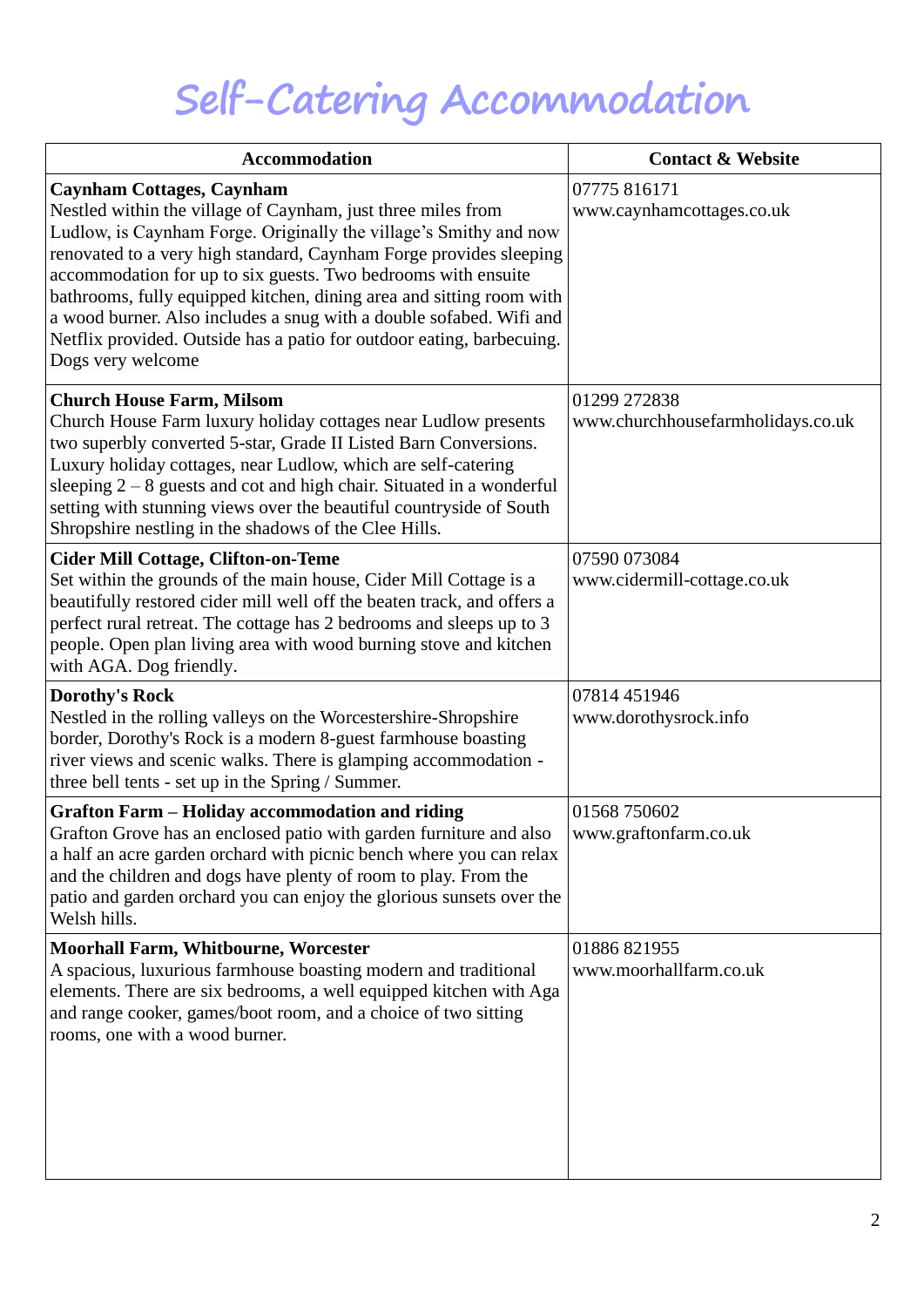| <b>Accommodation</b>                                                                                                                                                                                                                                                                                                                                                                                                                                                                                                                                                                                                                             | <b>Contact &amp; Website</b>                      |
|--------------------------------------------------------------------------------------------------------------------------------------------------------------------------------------------------------------------------------------------------------------------------------------------------------------------------------------------------------------------------------------------------------------------------------------------------------------------------------------------------------------------------------------------------------------------------------------------------------------------------------------------------|---------------------------------------------------|
| <b>Pitlands Farm Holidays, Clifton-on-Teme</b><br>Set in 25 acres of landscaped gardens and orchards with stunning<br>views over the picturesque Teme Valley, Pitlands Farm Holidays, a<br>former working farm now comprises of 8 holiday properties: 1 x<br>Lodge (sleeps 8), 3 x Lodges (each sleep 6), 1 x Cottage (sleeps 6)<br>and 3 x Bungalows (each sleep 4). All of our properties are fully<br>equipped for a self-catering holiday and have their own private<br>garden area complete with outdoor seating and a BBQ, 4 of our<br>properties also have private hot tubs. We are 'pet friendly' so pets<br>are welcome on holiday too! | 01886 812220<br>www.pitlandsfarm.co.ukMoo         |
| <b>Rowden Mill Station, Bredenbury</b><br>Rowden Mill Station is a unique self-catering accommodation in a<br>former Great Western Railway station, authentically renovated in its<br>original railway setting and with great views over the hills of North<br>Herefordshire.<br>Sleeping 4 in the station building and hosting 2 in the Parcel Office -<br>which has it's own large screen cinema - Rowden Mill Station is a<br>relaxing place to stay and enjoy or to use as a base to visit the wider<br>area                                                                                                                                 | 01885 482101<br>www.rowdenmillstation.uk          |
| <b>Sapey Golf Club, Upper Sapey</b><br>Our lodges are located on the edge of the golf course, a short walk<br>from the car park. All include a decked area with patio furniture to<br>take in glorious views - you may even see a hare or a muntjac deer<br>wandering by and at night, barn owls often sit on the deck posts to<br>survey the area! The centrally heated lodges are fully equipped with<br>everything you need to self cater and our clubhouse also serves<br>freshly cooked meals to order for you to enjoy overlooking the 18th<br>fairway and green, or from the outdoor balcony                                              | 01886 853288<br>www.sapeygolfandcountryclub.co.uk |
| <b>St Michaels Caravan Park</b><br>Fully serviced two-bedroom holiday caravans for sale and for hire<br>on peaceful park with countryside views.                                                                                                                                                                                                                                                                                                                                                                                                                                                                                                 | 01885 410331<br>www.stmichaelscaravans.co.uk      |
| The Hyde, Kyre<br>The Hyde offers flexible space which is perfect for large family and<br>friend get togethers and holidays where peace and privacy are key,<br>yet with plenty of space for fabulous entertaining or to enjoy cosy<br>quiet areas, surrounded by beautiful countryside. The Hyde is Grade<br>$II^*$ and sleeps 12 in the main house and a further 8 in the adjacent<br>cottage (only a few feet away). Both have been skilfully restored to<br>a high standard with the help of English Heritage.                                                                                                                               | 01885 410321<br>www.thehyde.info                  |
| Treeopia, Kyre<br>At Treeopia, we supply you with everything you need to make sure<br>you can do just that. Our wonderful luxury treehouses are expertly<br>designed allowing each visitor the space to eat, sleep and play, or do<br>absolutely nothing.                                                                                                                                                                                                                                                                                                                                                                                        | 01885 410549<br>www.treeopia.co.uk                |